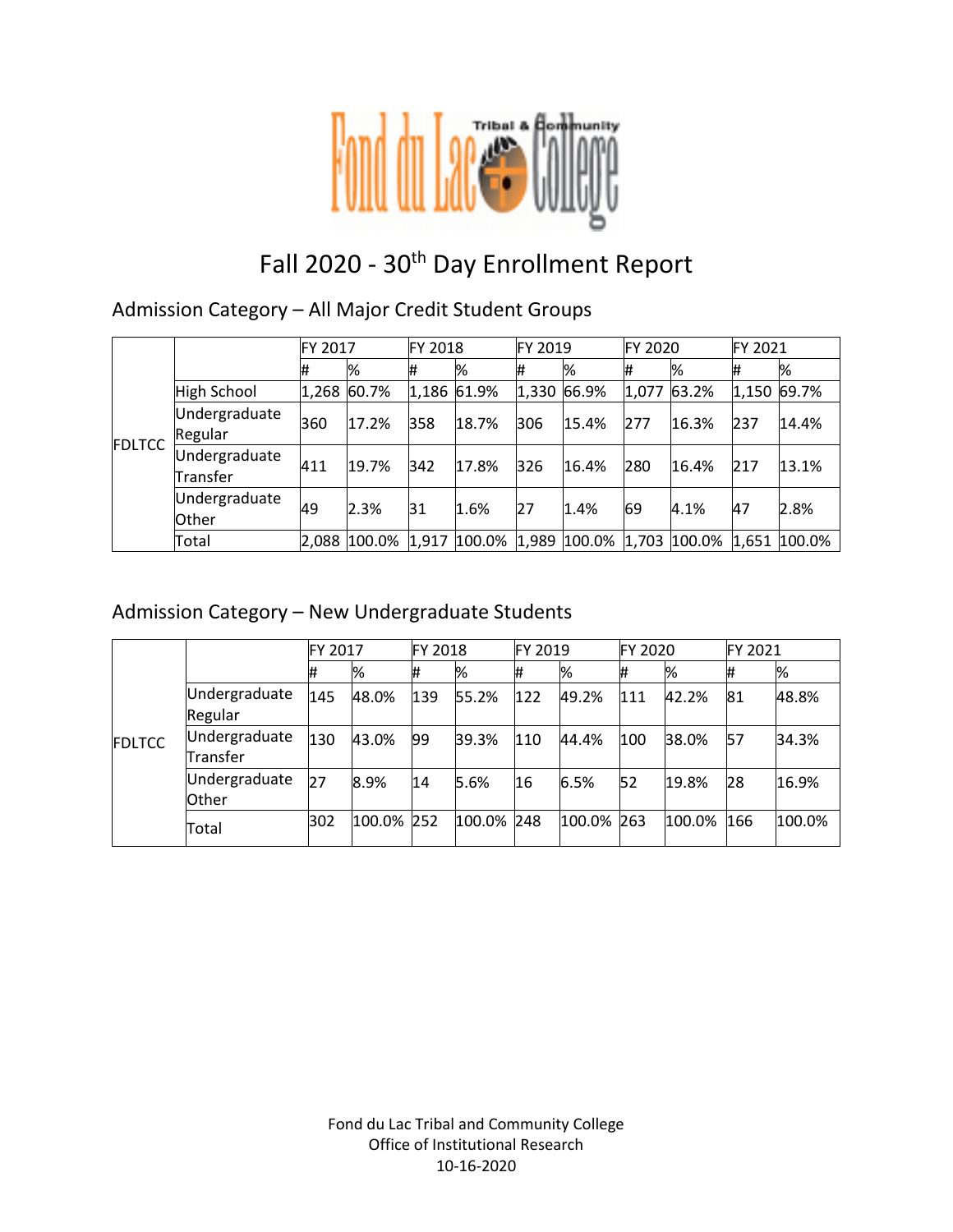|               |                               | FY 2017 |        | <b>FY 2018</b> |            | FY 2019 |            | <b>FY 2020</b> |            | FY 2021 |        |
|---------------|-------------------------------|---------|--------|----------------|------------|---------|------------|----------------|------------|---------|--------|
| <b>FDLTCC</b> |                               | 11      | %      | #              | %          | #       | %          | #              | %          | #       | %      |
|               | Undergraduate<br>Regular      | 215     | 41.5%  | 219            | 45.7%      | 184     | 44.8%      | 166            | 45.7%      | 156     | 46.7%  |
|               | Undergraduate<br>Transfer     | 281     | 54.2%  | 243            | 50.7%      | 216     | 52.6%      | 180            | 49.6%      | 160     | 47.9%  |
|               | Undergraduate<br><b>Other</b> | 22      | 4.2%   | 17             | 3.5%       | 11      | 2.7%       | 17             | 4.7%       | 18      | 5.4%   |
|               | Total                         | 518     | 100.0% | 479            | 100.0% 411 |         | 100.0% 363 |                | 100.0% 334 |         | 100.0% |

# Admission Category – Returning Undergraduate Students

# Race and Ethnicity – Undergraduate Students

|               |                                              | FY 2017 |                          | FY 2018        |                | FY 2019        |                          | FY 2020 |           | FY 2021 |        |
|---------------|----------------------------------------------|---------|--------------------------|----------------|----------------|----------------|--------------------------|---------|-----------|---------|--------|
|               |                                              | #       | %                        | #              | %              | #              | %                        | #       | %         | #       | %      |
|               | American<br>lIndian or<br>Alaskan<br>Native  | 132     | 16.1%                    | 139            | 19.0%          | 103            | 15.6%                    | 112     | 17.9%     | 106     | 21.2%  |
|               | Nonresident<br>Alien                         |         | $\overline{\phantom{0}}$ | $\overline{a}$ | $\overline{a}$ | $\overline{a}$ | $\overline{\phantom{0}}$ | 1       | 0.2%      |         |        |
|               | Asian                                        | 7       | 0.9%                     | 7              | 1.0%           | 7              | 1.1%                     | 6       | 1.0%      | 4       | 0.8%   |
|               | <b>Native</b><br>Hawaiian or<br>Other People |         | $\overline{\phantom{0}}$ | 2              | 0.3%           | 2              | 0.3%                     |         |           |         |        |
| <b>FDLTCC</b> | <b>Black or</b><br>African<br>American       | 69      | 8.4%                     | 52             | 7.1%           | 65             | 9.9%                     | 67      | 10.7%     | 38      | 7.6%   |
|               | Hispanic of<br>Any Race                      | 24      | 2.9%                     | 24             | 3.3%           | 32             | 4.9%                     | 26      | 4.2%      | 12      | 2.4%   |
|               | White                                        | 498     | 60.7%                    | 426            | 58.3%          | 377            | 57.2%                    | 357     | 57.0%     | 297     | 59.3%  |
|               | Two or More<br>Races                         | 84      | 10.2%                    | 79             | 10.8%          | 72             | 10.9%                    | 53      | 8.5%      | 42      | 8.4%   |
|               | Unknown<br>Race and<br>Ethnicity             | 6       | 0.7%                     | 2              | 0.3%           | I1             | 0.2%                     | 4       | 0.6%      | 2       | 0.4%   |
|               | Total                                        | 820     | 100.0%731                |                | 100.0%659      |                | 100.0%626                |         | 100.0%501 |         | 100.0% |

Fond du Lac Tribal and Community College Office of Institutional Research 10-16-2020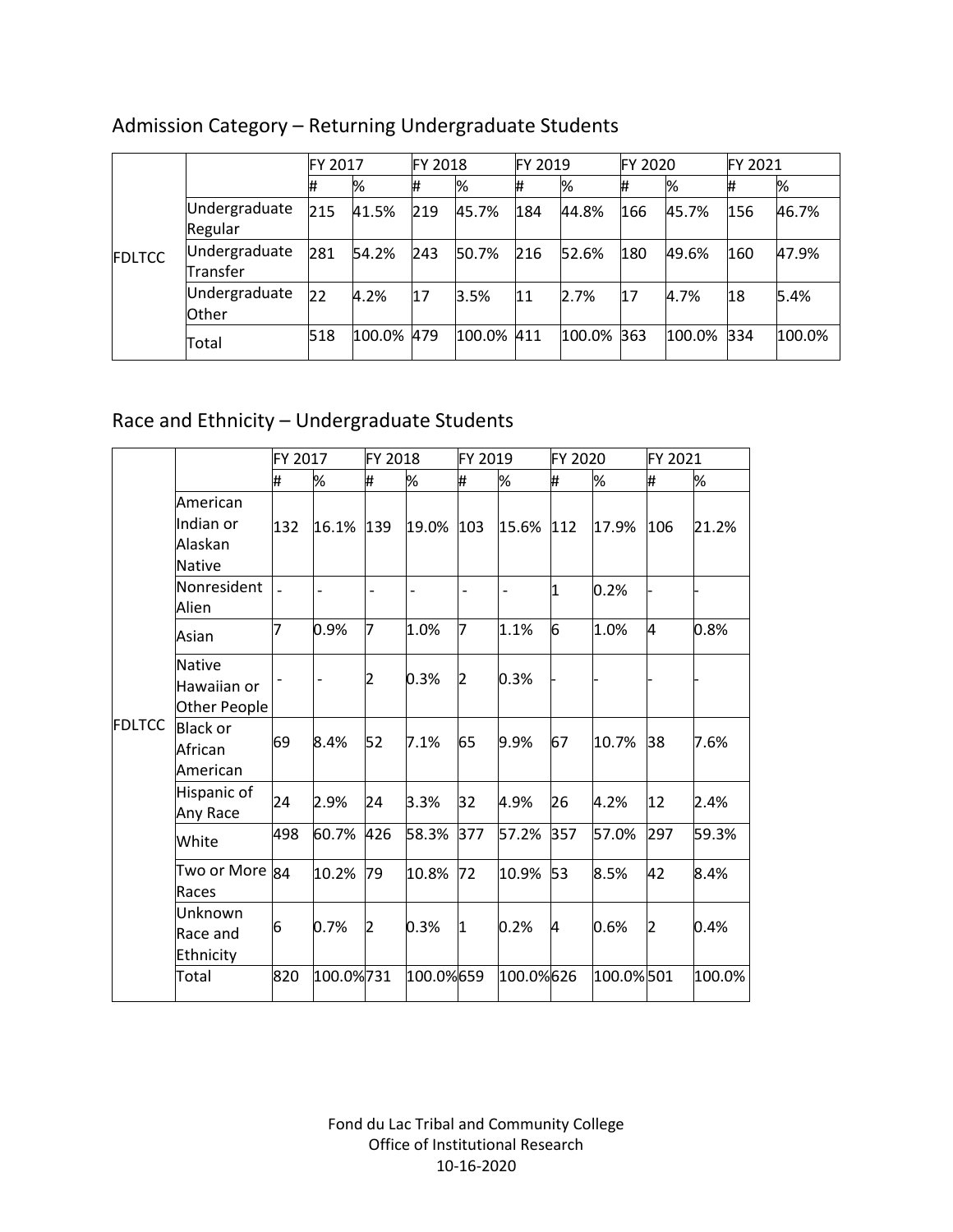|                |                | FY 2016 |            | FY 2017 |            | <b>FY 2018</b>                                                                      |            | <b>FY 2019</b> |            | FY 2020 |        |
|----------------|----------------|---------|------------|---------|------------|-------------------------------------------------------------------------------------|------------|----------------|------------|---------|--------|
| FDLTCC         |                | Ħ,      | %          | #       | %          | ₩                                                                                   | %          | Ħ,             | %          | #       | %      |
|                | Yes            | 712     | 76.9%      | 632     | 77.1%      | 591                                                                                 | 80.8%      | 516            | 78.3%      | 471     | 75.2%  |
|                | No.            | 110     | 11.9%      | 127     | 15.5%      | 89                                                                                  | 12.2%      | 76             | 11.5%      | 90      | 14.4%  |
|                | Unknown 104    |         | 11.2%      | 61      | 7.4%       | 51                                                                                  | 7.0%       | 67             | 10.2%      | 65      | 10.4%  |
|                | Total          | 926     | 100.0% 820 |         | 100.0% 731 |                                                                                     | 100.0% 659 |                | 100.0% 626 |         | 100.0% |
|                | Yes            | 89,795  | 58.8%      | 84,778  | 57.8%      | 82,496                                                                              | 58.2%      | 78,598         | 57.5%      | 75,921  | 57.8%  |
| Minn.<br>State | No             | 34,943  | 22.9%      | 34,027  | 23.2%      | 31,727                                                                              | 22.4%      | 29,770         | 21.8%      | 29,507  | 22.5%  |
| System         | Unknown 28,103 |         | 18.4%      | 27,959  | 19.1%      | 27,537                                                                              | 19.4%      | 28,430         | 20.8%      | 25,991  | 19.8%  |
|                | Total          |         |            |         |            | 152,841  100.0%  146,764  100.0%  141,760  100.0%  136,798  100.0%  131,419  100.0% |            |                |            |         |        |

### Underrepresented – Undergraduate Students

# Student Load – Full/Part Time Undergraduate Students

|                        |              | FY 2017 |        | <b>FY 2018</b> |        | FY 2019 |            | <b>FY 2020</b>                           |            | FY 2021 |        |
|------------------------|--------------|---------|--------|----------------|--------|---------|------------|------------------------------------------|------------|---------|--------|
| FDLTCC                 |              | I#      | %      | I#             | %      | Ħ,      | %          | Ħ.                                       | %          | I#      | %      |
|                        | Full<br>Time | 463     | 56.5%  | 436            | 59.6%  | 390     | 59.2%      | 354                                      | 56.5%      | 245     | 48.9%  |
|                        | Part<br>Time | 357     | 43.5%  | 295            | 40.4%  | 269     | 40.8%      | 272                                      | 43.5%      | 256     | 51.1%  |
|                        | Total        | 820     | 100.0% | 731            | 100.0% | 659     | 100.0% 626 |                                          | 100.0% 501 |         | 100.0% |
| Minn.                  | Full<br>Time | 82,321  | 56.1%  | 79,879         | 56.3%  | 77,234  | 56.5%      | 74,005                                   | 56.3%      | 67,465  | 55.1%  |
| <b>State</b><br>System | Part<br>Time | 64,443  | 43.9%  | 61,881         | 43.7%  | 59,564  | 43.5%      | 57,414                                   | 43.7%      | 55,073  | 44.9%  |
|                        | Total        | 146,764 |        | 100.0% 141,760 | 100.0% | 136,798 |            | 100.0%  131,419  100.0%  122,538  100.0% |            |         |        |

*\*\*\*All data are from the fall 30th Day Minn. State Enrollment Analytic Tool\*\*\**

Fond du Lac Tribal and Community College Office of Institutional Research 10-16-2020